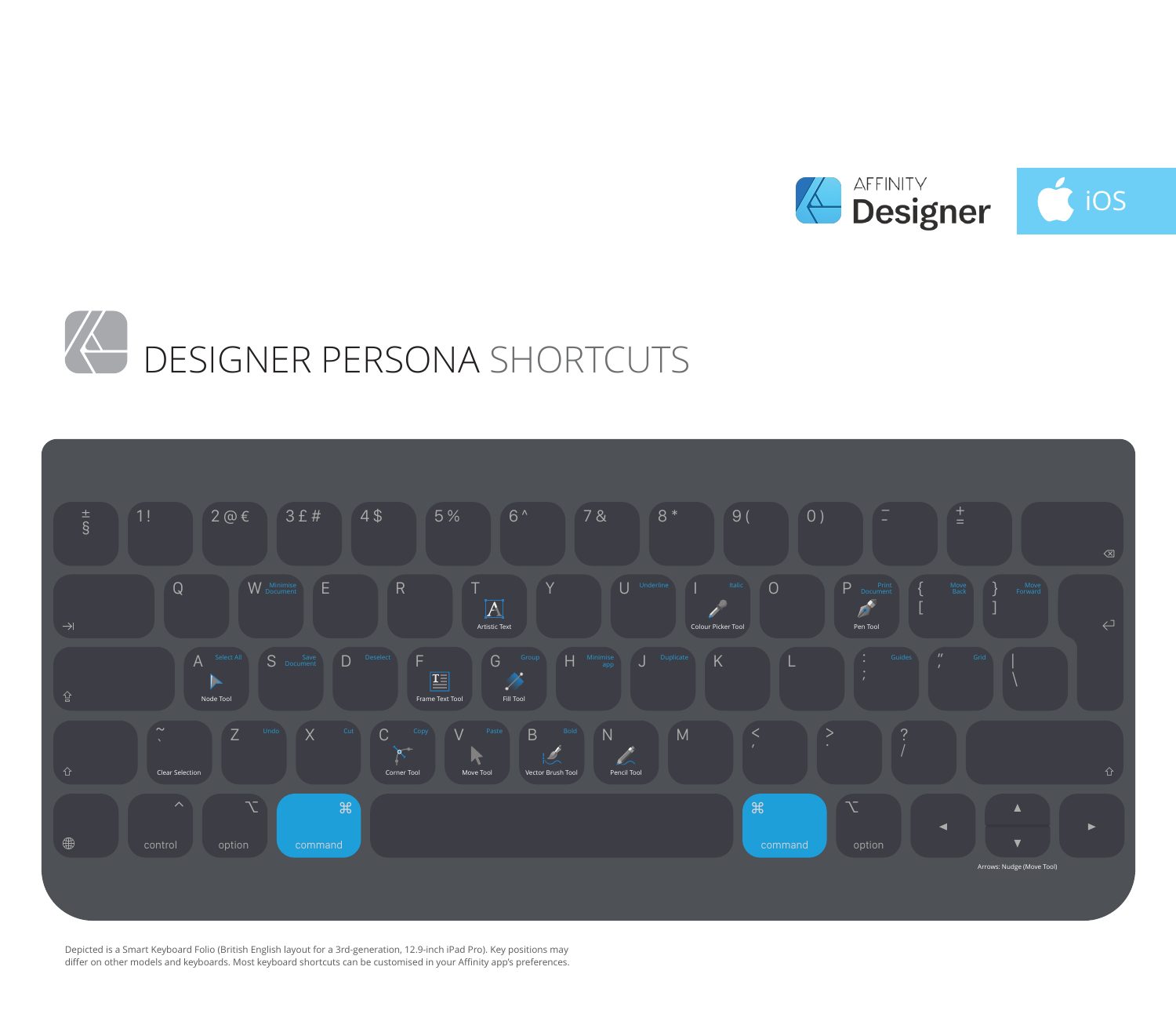

## $\frac{1}{2}$ **CHECO**<br>**COLOR** PIXEL PERSONA SHORTCUTS